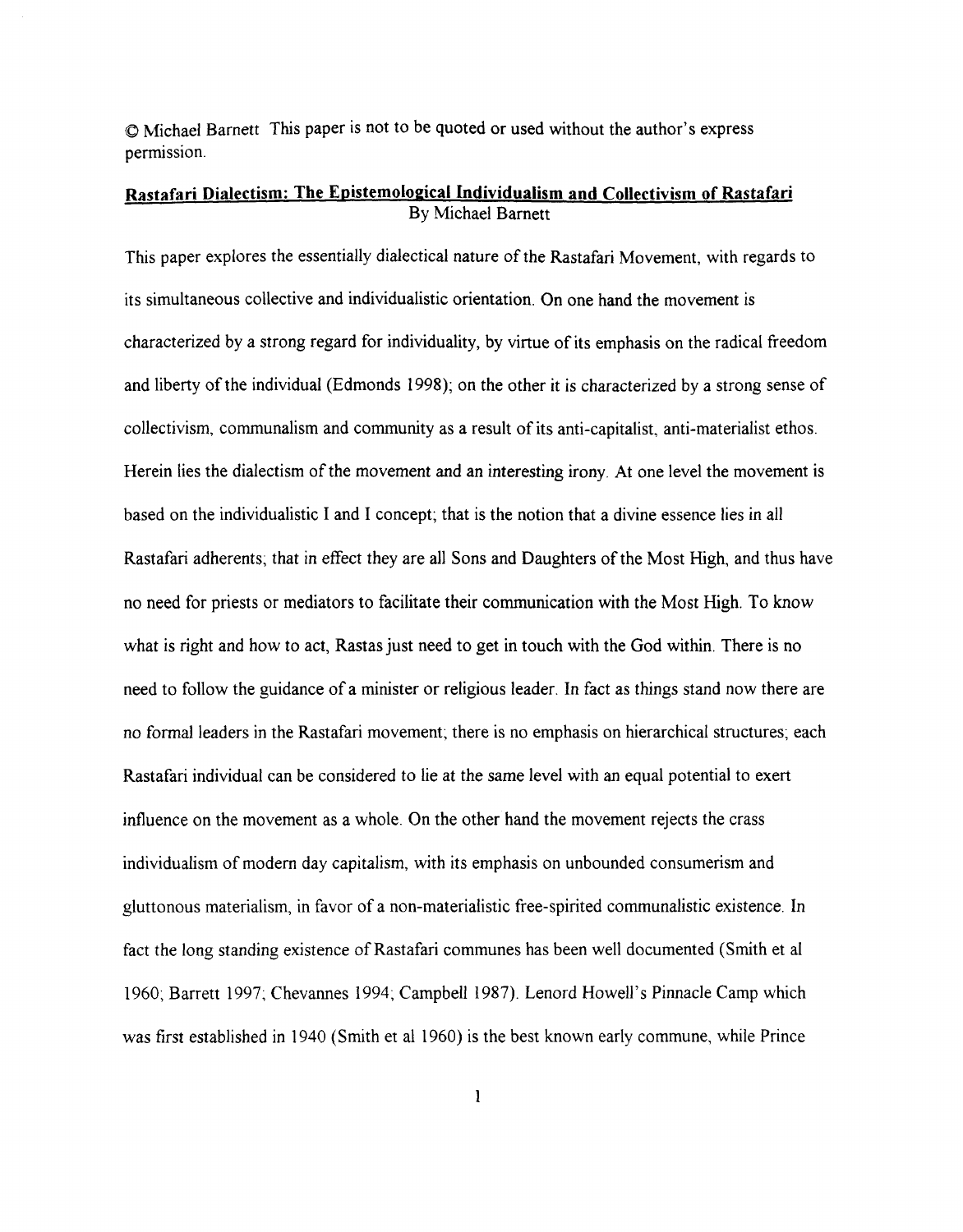Emmanuel's Boboshante Camp in Bull Bay, St Thomas, Jamaica, affectionately referred to as Foundation Camp by Boboshante Sistren and Brethren, is an example of a still existing Rastafari commune.

The dialectism that exists within the movement only goes to emphasize the multi-faceted and indeed multi-dimensional nature of the Rastafari movement. The movement while not relying on an authoritative leader or executive board to bind it together or to impose a structure as in the case of centralized movements such as the Nation of Islam, still clings to the concept of cohesion but through a shared consciousness and common consensus, (arguably somewhat reticent of Emile Durkheim's conception of mechanical solidarity for pre-industrial societies.) Decisions are reached via inter-subjective reasonings rather than via a chain of command. There is just as Durkheim conceived for non-industrial societies a collective consciousness. Each person can do whatever the other person can do; each possesses a divine essence; therefore each person is *equal* but *independent.* This is curiously different from the case of the Nation of Islam for instance wherein which we find various ranks among the membership and a distinct dependence on the Mosque ministers for guidance (Barnett 2000; Lincoln 1969). In accordance with the more centralized, hierarchical structure of the Nation of Islam, the membership of the Nation do not have the extensive radical freedom of Rastafari adherents; this in fact is sacrificed for the sake of the greater uniformity and cohesion enjoyed by the organization (Barnett 2000). Similar to the case of the Army, an individual Nation of Islam member forsakes their own individuality for the greater good of the organization as a whole. **A** noticeable outward expression of the varying degrees of individuality in both movements is the way the male adherents of the Nation of Islam wear their hair in comparison to their counterparts in the Rastafari movement. That is, the male

 $\overline{2}$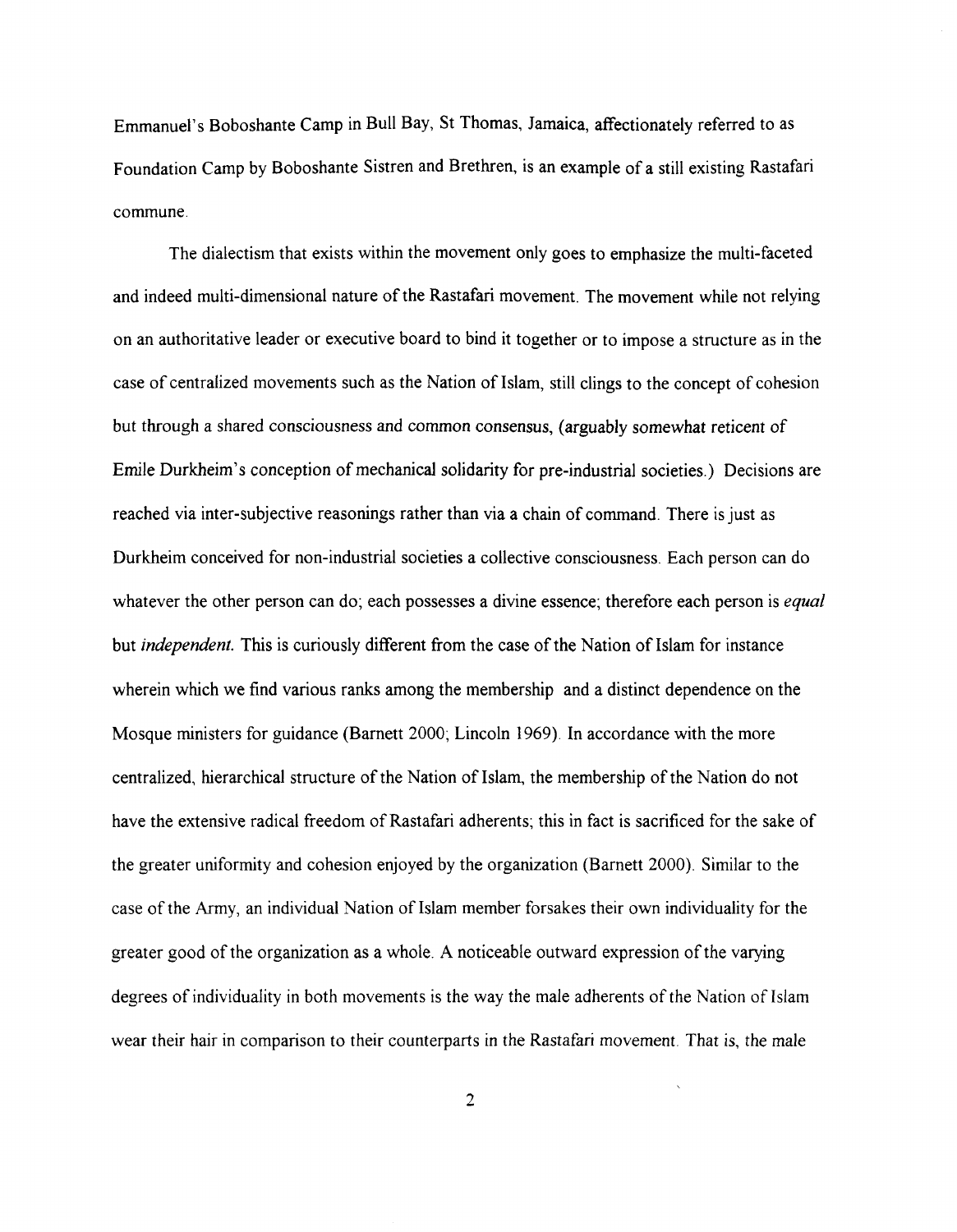Nation members are characterized by their short haircuts and in some cases cleanly shaved heads, whilst the Rastafari adherents are characterized by their long flowing dreadlocks. Symbolically shortly cropped or shorn hair signifies conformity or strict obedience while long unkempt hair signifies individuality and freedom from social control (Barrett 1991). In an interview with the author, Ronald Muhammad, the assistant minister of the Miami Mosque, remarked that a sense of structure, uniformity and conformity were important features of the Nation of Islam and as such the outward appearance of the members went a long way to ensuring the internalization of these organizational characteristics (Barnett 2000). Not only was reference made to the men being clean-cut and the women covering their heads, but also to uniforms. For instance the men are expected to wear either Fruit of Islam uniforms (which are very militaristic in appearance) or suits and bow-ties, and in some cases suits with conservative neck-ties. The women usually wear a shawl with a matching loosely fitting robe, such that they resemble their Eastern Muslim counterparts. Barrett (1991) contends that the uniform is perhaps the ultimate expression of the harnessed body, remarking that it is emblematic of a regimented order and signifying that the individual is at the service of the organization. He insighthlly points out that if the body is held in check, if it is harnessed in some way such as with the means of a uniform, the person's behavior will itself become constrained in some manner, causing them to behave in a predictable, uniform fashion.

For Rastafari there is no such sense of conformity, rather a strong sense of individuality. Members (especially the men) are free to dress as they want and in many cases will wear African clothes, such as dashikis as opposed to the more European oriented modes of dress such as suits and ties. Being Rasta means individual freedom of expression, with almost unlimited boundaries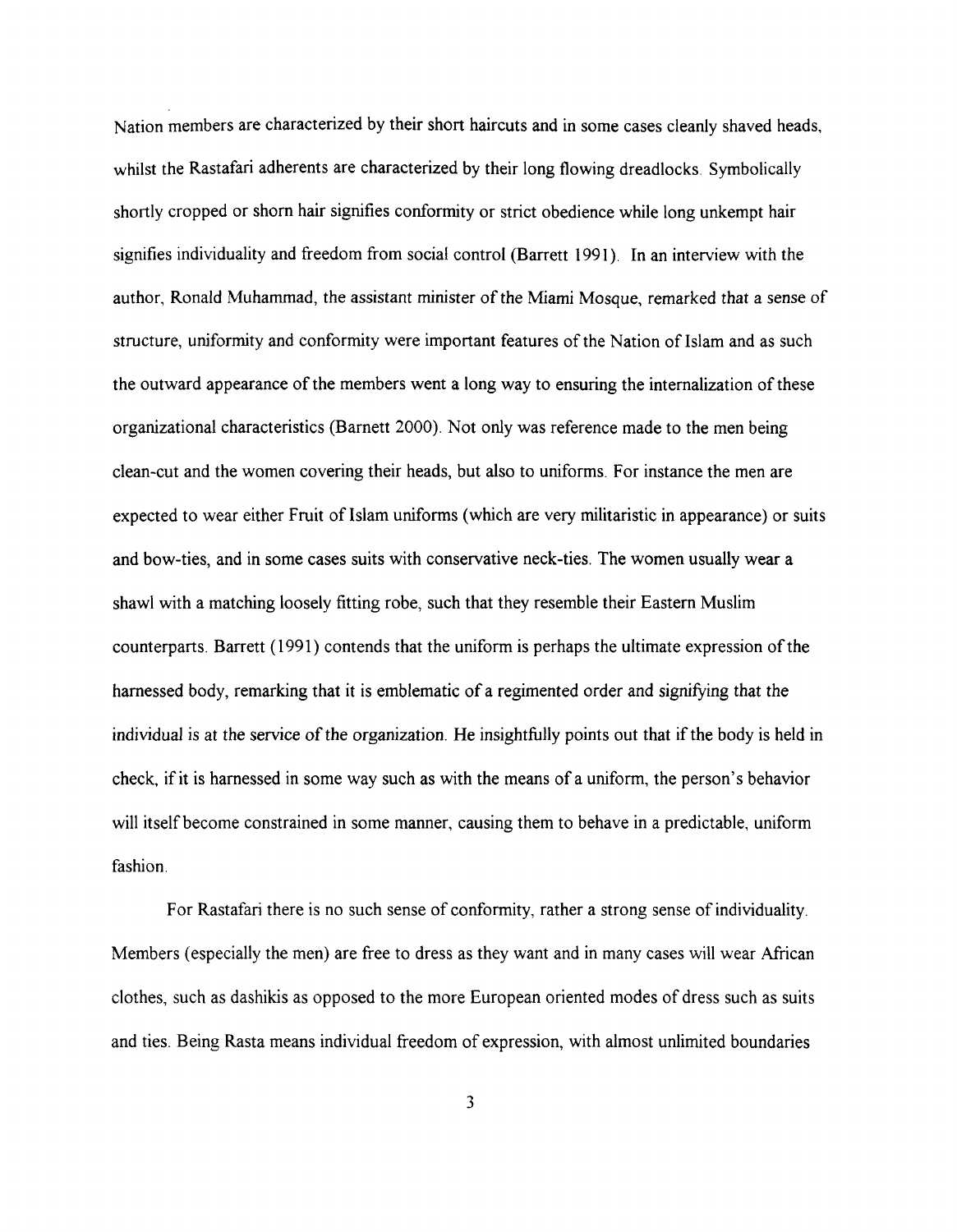and few restrictions. If we simply consider the variety of forms in which the dreadlocks of a person can grow and the different styles of clothing that they may wear the individuality of Rastafari becomes evident (Barnett 2000).

However having said this there is a price to pay for almost unlimited freedom and that is a loss of structure and order for the movement. In fact as a result of the lack of structure and order within the Rastafari movement, it is not viewed as an organization, but simply as a movement. The lack of centralization is viewed by some Rastafari members as a distinct advantage, while for others it is viewed as a hindrance to progress. When the author spoke to legendary Reggae recording artist, Bunny Wailer, early this year (2001), it was clear which side of the fence he was on. " The Rastafari Movement cannot be trampled, downtrodden or destroyed," he exclaimed, "This movement is bigger than any one person, it is an unstoppable force. If the enemy attempts to cut down anybody they consider to be influential it will be of no avail because the power of Jah is in each and everyone of us." In contrast Ras Miguel Lorne, a leading Council person of the Nyahbinghi Order in Jamaica exclaimed, " We as a movement need more structure and more order if we are to accomplish some of the objectives and goals that we have set for ourselves. The more centralized and organized we are, the more of a force that we as Rasta will be (Lorne  $2000$ ."

One clear example of an attempt at centralization in the movement is that of the R.C.O. the Rastafari Centralization Organization, an organization founded in Jamaica in 1995 to encourage centralization within the Rastafari movement. The chairperson of the organization is Ras Sydney De Silva and the secretary is Ras Gabre Selassie Campbell. In an interview with Bongo Kosmos in Kingston in November 1998, Ras Gebre tells him (Kosmos 1998), " The

 $\overline{4}$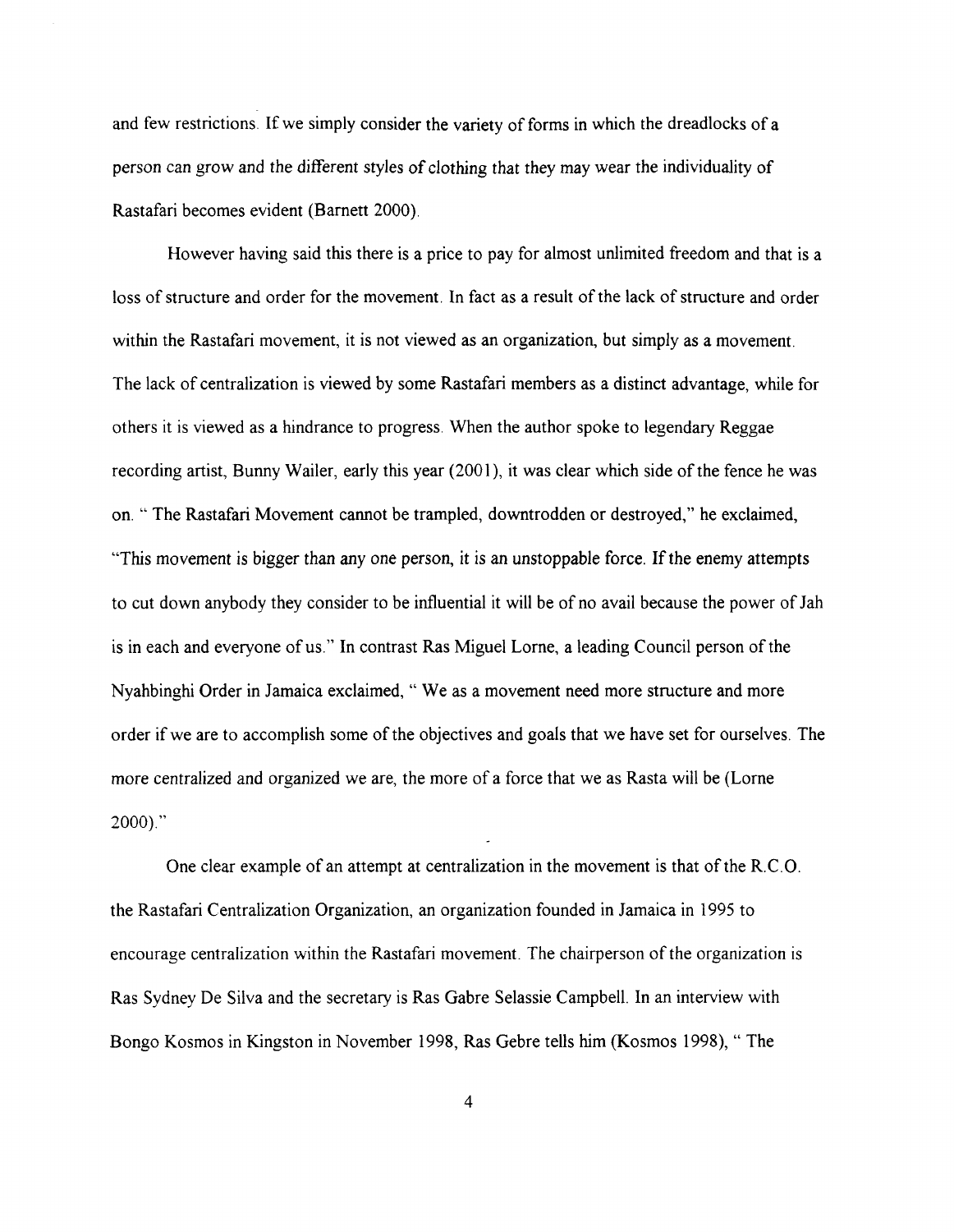purpose of this (organization) is to organize and centralize the general Rastafari movement, national and international, so that we can speak under one umbrella, with one voice to the national and international worlds such that we can get to get our needs......" He goes on to say, "The program (of the R.C.O.) is to coordinate and unify all Rastafari mansions and houses. God is for all color, class and creed as long as I and **I** recognize that His Imperial Majesty Emperor Haile Selassie is our Almighty Creator; that his Majesty is the returned Messiah, the fulfilment of prophecy and the visible Christ." This statement speaks clearly to the matter of how far reaching and ambitious the goals of the R.C.O. are. Current Rastafari organizations that have affirmed their affiliation to the R.C.O. are (De silva 1998) : the Theocracy Reign Order of the Nyahbinghi (Jamaica), Mystic Revelations of Ras Tafari, 100 Drums, Iritical House of the Centenary Commitee, Ethiopian United Front, Rastafari Mammar Cultural School, Imperial Ethiopian Federation, Rastafari House of Dread, Rasses International Sistrens, Haile Selassie I Theocracy Government, St. Thomas Bath Nyabinghi House, Rastafari International Theocracy Assembly, Rastafari Patriotic Unity, Peace Makers Association, Ethiopian World Federation.

In an audience with the author at the 1998 International Barbados Conference, Ras De Silva described the R.C.O. as an organization that acts as the mediator and organizer of the Rastafari community globally; that in effect it was a nucleus organization amongst the various Rastafari organizations that existed both nationally and locally. De Silva retorted, " the Rastafari community must be mobilized into productive independent communities with the ultimate goal of establishing a Rastafari Theocracy Government. " Hence it is clear here that while the R.C.O. strives for greater cohesion between the various Rastafari houses, they are not asking or expecting that the various houses and organizations give up their autotomy to achieve this, they are simply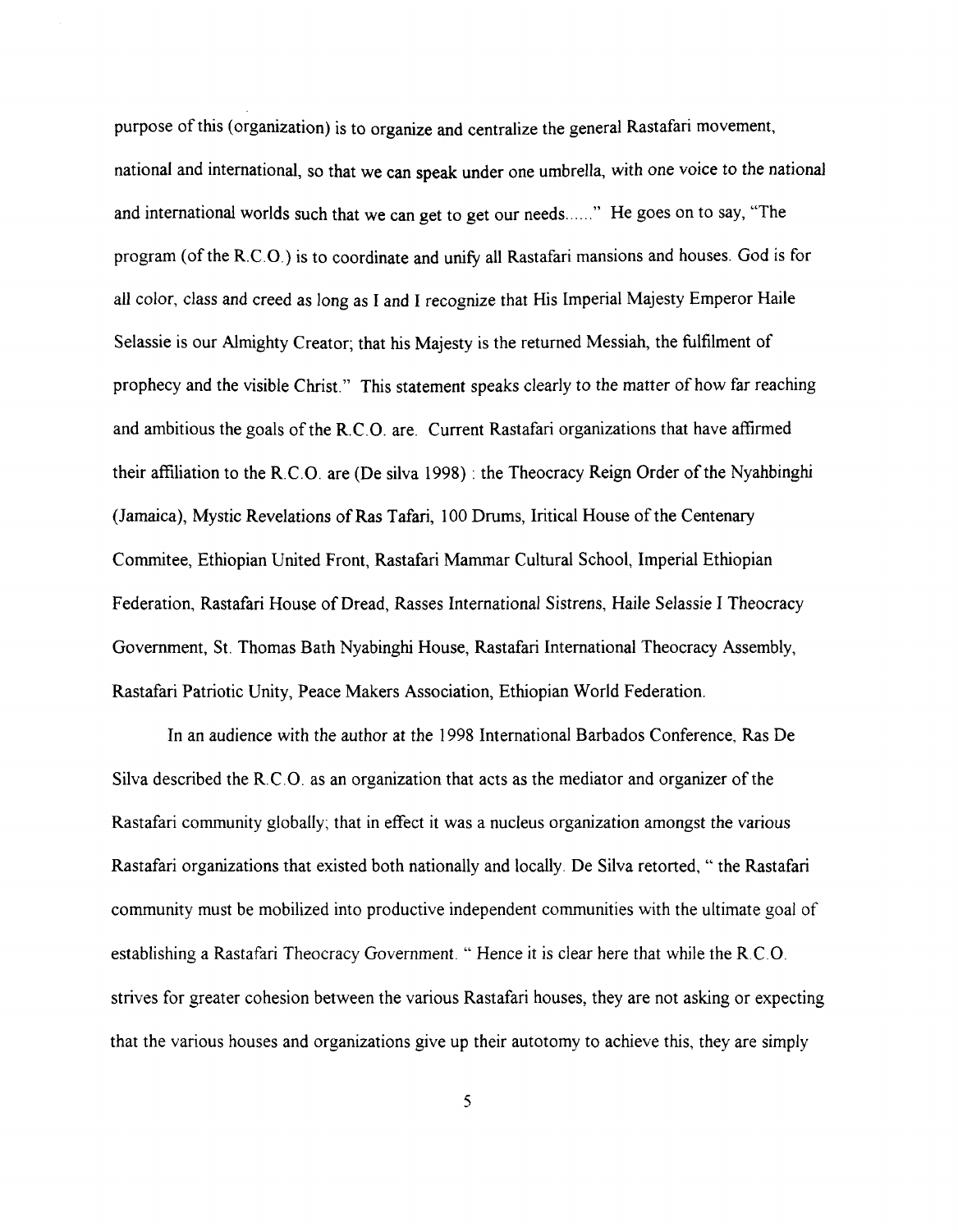asking for more inter-linking among the houses and more focus on common goals. As Jabulani Tafari (2000) puts it, "Unity without Uniformity is the way forward for the Rasta community and indeed for all Black people." Ras De Silva identified the common goals of the movement as the three Rs: Redemption, Reparations and Repatriation.

Another attempt to bring about some centralization in the Rastafari movement albeit on not such a grand scale was in the case of the formation of R.I.T.A. (The Rastafari International Theocracy Assembly) at the 1983 International Rastafari Conference in Jamaica. The purpose of this organization was to bring about a united front to the diverse houses and ranks of Rastafari so that a coherent unity might emerge (between the constituent Rasta organizations). The organization attempts to meet annually with the goal of discussing issues and problems facing the movement, as well as devising strategies and solutions to address these problems (Lorne 2000).

For various reasons however this organization has essentially been limited to being an international conglomerate of Nyahbinghi mansions (Barnett 2000).

The source of the collectivism of Rastafari is due to several features of the movement: firstly as the outcome of the movement's vehement rejection of capitalism and all the social ills that are associated with it such as greed, selfishness, individualized-materialism and a weakened sense of morality. Secondly as an outcome of the movements's quest for what it refers to as Ital livity; that is their commitment to an earthy, organic, natural lifestyle. Rastas by and large criticize the West for its departure from naturalness and its commitment to artificiality and passionately advocate a return to nature. In this way Rastas seek to build un-industrialized communities with a natural lifestyle wherever possible. (Shashemane in Ethiopia and settlements in Ghana are examples). Such communities where farming is the key activity and means the of subsistence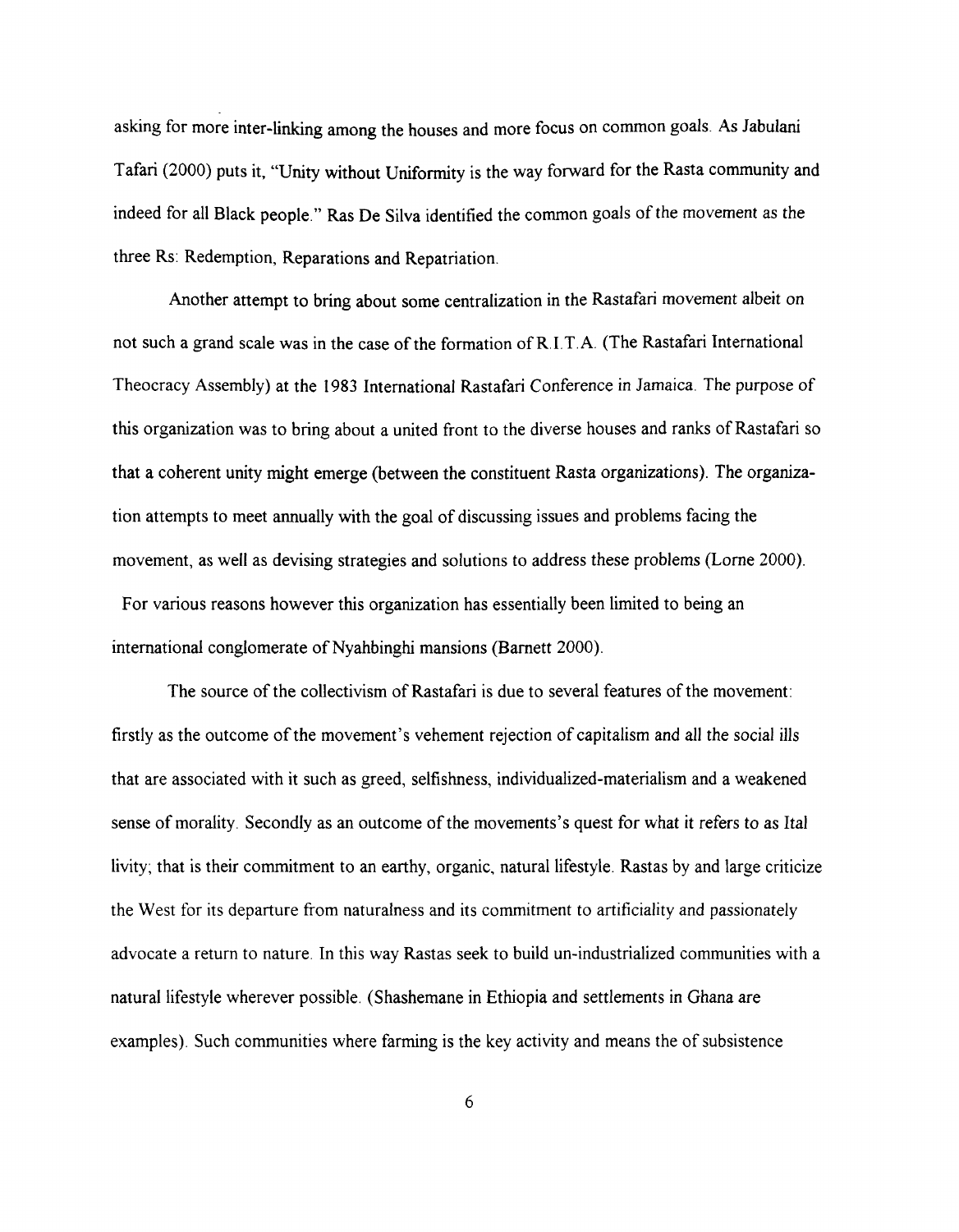mirror the pre-industrial, mechanical solidarity based societies that Durkheim discussed in his classic work, The Division of Labor in Societv (1 **893).** In an ideal Rastafari community just as in Durkheim's conception of hunting and gathering societies there is less emphasis on hierarchical structures where decisions that affect the whole community are only made by the elite few and more on decision making via a collective consensus where everybody has a say. For Rastafari because everybody has a divine essence within themselves they are all essentially equal and thus are justified in having non-hierarchical social structure. **A** good example of the collective consensus within Rastafari is in the case of a Rastafari- reasoning, which is based on the notion of the inter-subjectivity of truth, wherein which because all participants possess the higher I as well as the lower I, they all have the truth within them, but more importantly only tease this out after interacting with each other. Thus all are capable of arriving at this truth, via consensus, after adequate reasoning. The reasoning tradition of Rastafari is just one example of the collective dimension of Rastafari, however it is a very important one in that it clearly tempers the individualism that is inherent in the movement (Edmonds 1998:356).

Another example of the collective dimension of Rastafari is in fact that of the Nyahbinghi ceremonies. Here there is collective worship of His Imperial Majesty, Haile Selassie I, with the beating of drums, singing of hymns and chanting of praises for the emblematic savior of humanity. The Nyahbinghi is effectively a congregation of brethren and sistren who through communual interaction connect with the divine essence of the creator that lies within them.

The Nyahbinghi ritual then, centers on drumming, dancing and chanting and represents the fullest expression of the individual and collective experience known as "Praising Jah." In the Bobo-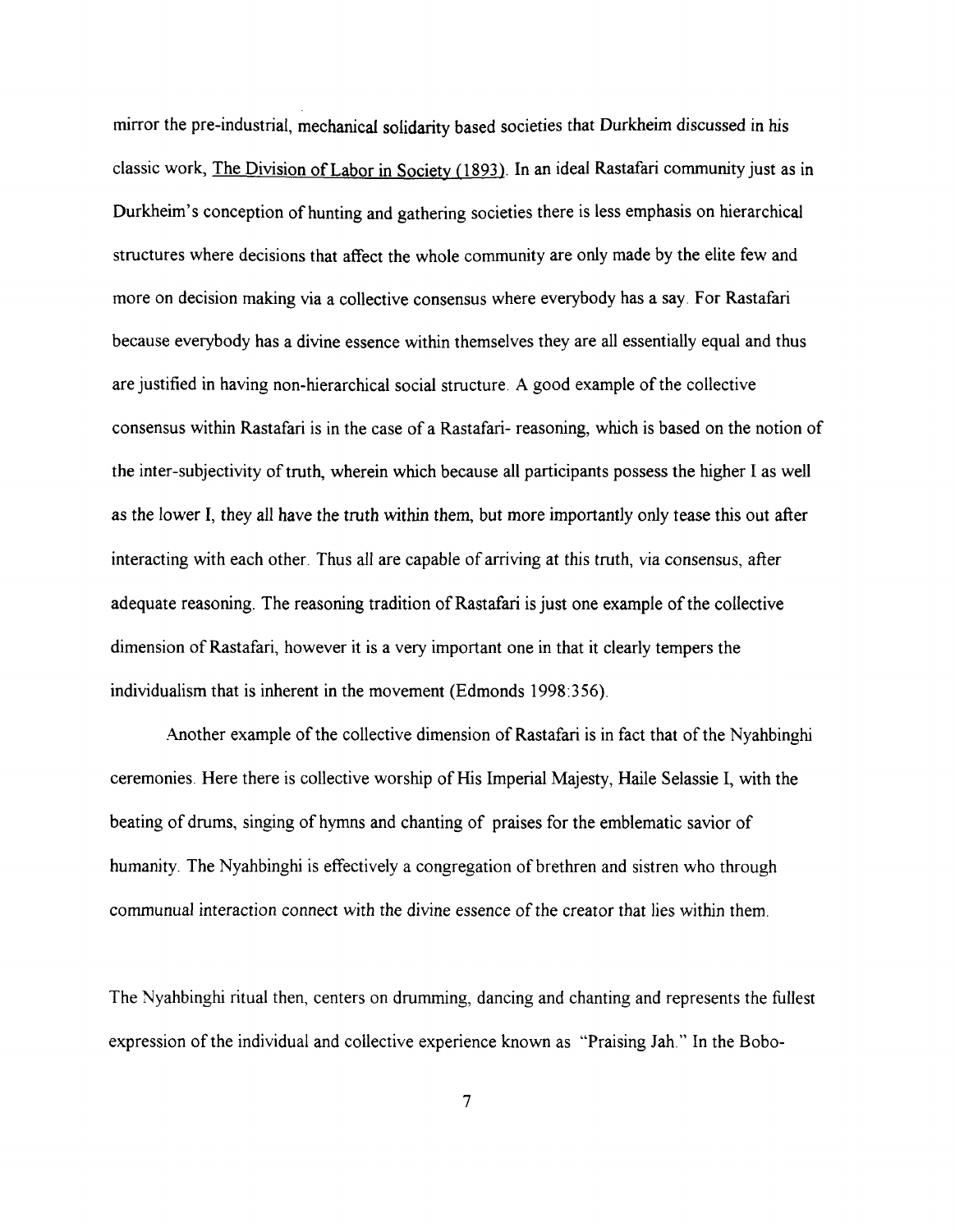Shante house of Rastafari, which is considered by some to be the most churchical, or most steeped in religious ritualism, (Morgan Heritage 1999), there is a Nyahbinghi every week on the Sabbath, (Saturday). It is for this reason that this mansion of Rastafari is not only considered the most churchical, but in fact the most communal. Out of the churchical (religious) music of the Nyahbinghi came the foundation and basis for Reggae music (Savishinsky 1998). It was Count Ossie and the Mystic revelation of Rastafari that first carried the essentially Kumina and Burra rhythms of Nyahbinghi to the Jamaican recording studios. Then there was Ras Michael and the Sons of Negus, another Rastafari Roots group, who were also very instrumental in influencing the early soon to be Reggae musicians of the late 50's and late 60's. Savishinsky (1998) specifically details Count Ossie's direct influence on the definitive Ska band of the 1960s, the Skatalites, who in turn laid the foundations for the evolution of Jamaican Ska to Rock Steady and then Reggae. Additionally, he argues that the percussive foundation for Reggae music came from the Nyahbinghi drumming of Rastafari (Savishinsky 1998). It should be duly stated here that Reggae music in and of itself may be utilized for the "Praising of Jah," and is notably done so by the Twelve Tribes of Israel mansion (Barnett 2000). Savishinsky (1998) posits that for those who would argue that there is little in Reggae that is religious- since the music is typically listened to, danced to, and performed in secular settings- one can counter that the blurring of the lines between the secular and the sacred represents just one of the African features that characterize the African based religion of Rastafari. As numerous researchers have noted, among Africans and their New World descendants, few rigid dichotomies exist between the sacred and the secular, particularly in terms of music and dance (Alleyne 1971; Herskovitz 1958; Thompson 1966). Another communal activity for Rastafari is the smoking of herbs (Bilby 1985). Bilby writes on the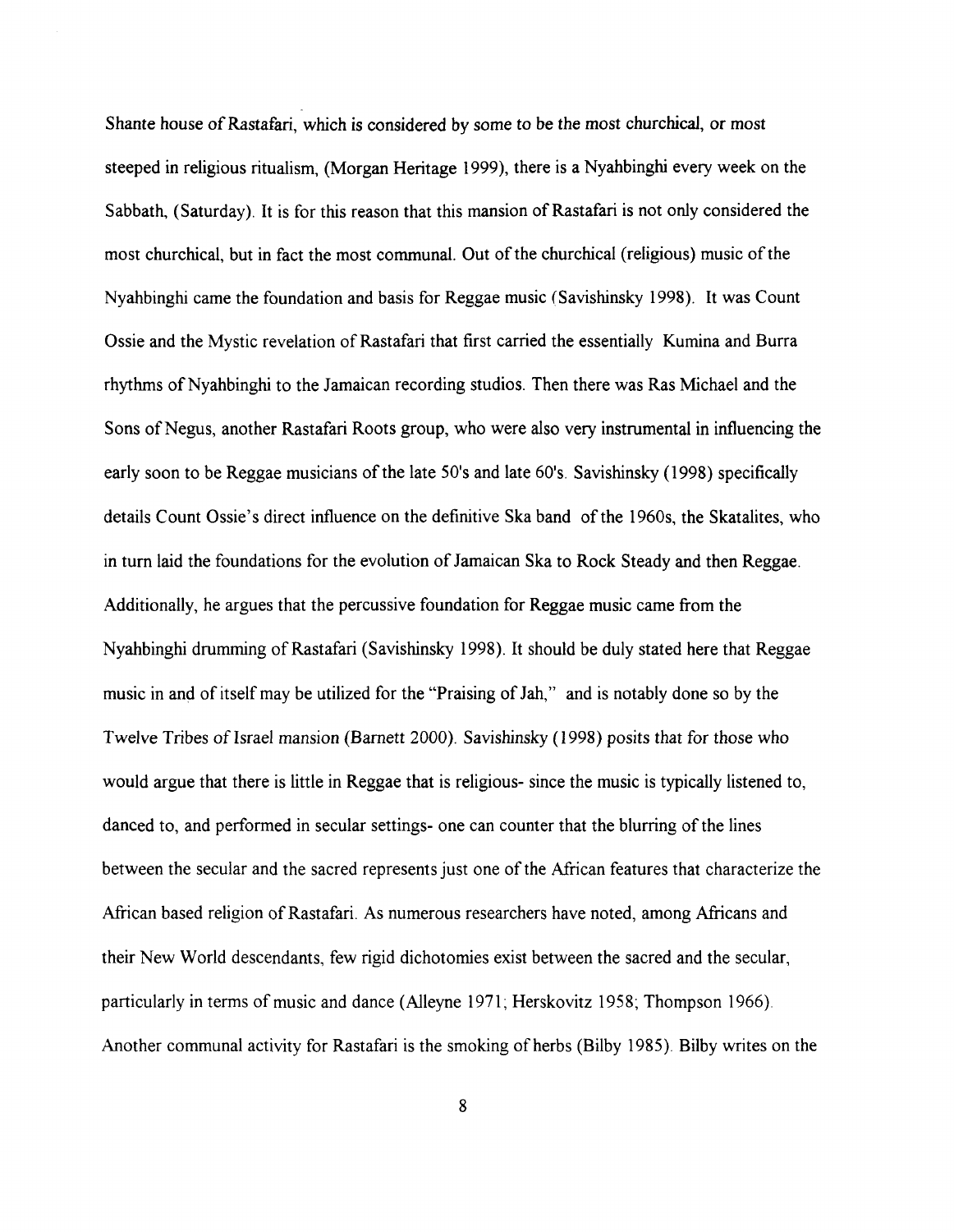ritualistic aspect of smoking the herb for Rastafari, as well as the strong communal dimension that is inherent in the act. He provides **an** ethnographic work by Carol Yawney that clearly illustrates the communal dimension of the ritual. **An** excerpt is given below:

When the pipe is ready it is invariably blessed. Whatever the level of activity there is a temporary respite as attention turns to the brother giving the blessing. It is generally he who prepared the herbs, although younger brethren often give it to their elders to light as a gesture of respect. He may ask: who will accompany me? Brethren dof their tams and I have even witnessed those who have long precepts or beards tucked up under their chins, unroll them for the occasion. Its not mandatory to remove the tams, and some brethren Only do so when they want to emphasize a particular occasion. According to the Rastas the secret to herb-smoking is to bless the pipe, to give Jah Praises, and then you won't get mad.....A communion bond develops among those sharing the pipe, and it would be a transgression to leave the circle until the last draw.

> Source - Carol Yawney 1979. Dread Wasteland: Rastafarian Ritual in West Kingston

The source of the individualism or authoritative individuality of the Rastafari movement is not only rooted in the I and I concept, but also in the way that it originated (Barnett 2000: 106). In the early days of the movement there were a number of Rastafari protagonists (or leaders) effectively competing with each other in terms of the recruitment of prospective Ethiopianists. There was Leonard Howell, J.N.Hibbert, Robert Hinds, Altamont Reid and Archibald Dunkley to name some. As a result of all these leaders starting separate simultaneous and independent Rastafari missions in Jamaica, the movement immediately took on a decentralized, polycephalous structure. This type of structuring lead to an eventual mushrooming of the movement into various houses and organizations which in turn has resulted in the acquirement of highly individualized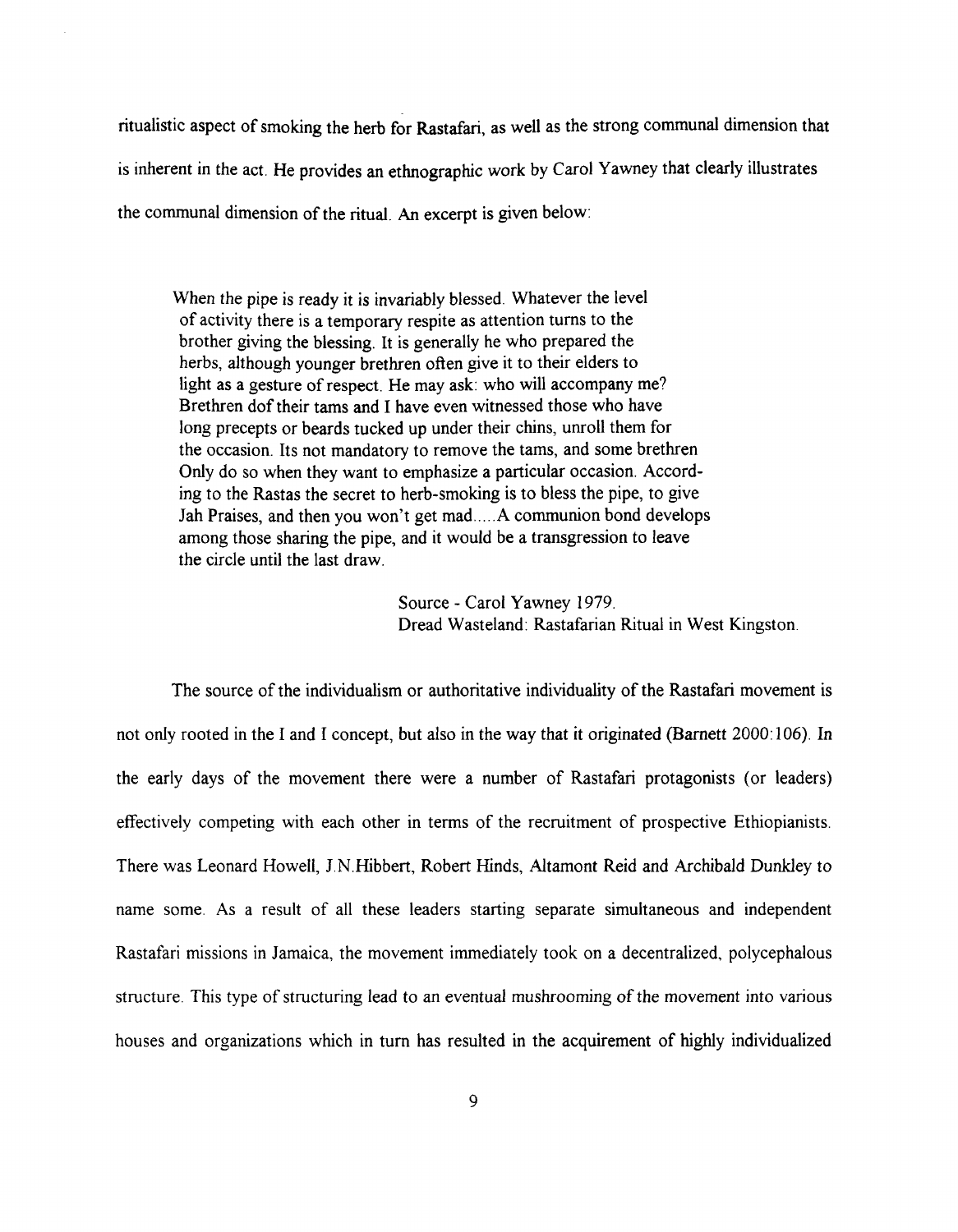approaches to Rastafari among its initiates and adherents.

Now that we have considered to a large extent the dualism of the individualistic and collective dimension of the Rastafari movement, let us consider specifically the dialectic of the epistemological individualism and epistemologicaI collectivism of Rastafari. Epistemological individualism argues McFarlane (1998) centers largely on the I and I concept which affirms that knowledge resides in the soul and is teased out with introspection, in this sense we need not rely on anyone to give us knowledge, as the knowledge lies within us ( McFarlane 1998). However having said this for Rastafari members it is via the reasoning sessions that truth and knowledge, (or notions of truth and knowledge), in most cases, are actually arrived at. In other words truth is often arrived at inter-subjectively via a collective process and not ,in practice, in isolation. Even in the cases where much of an individuals theological and ideological orientation in Rastafari is arrived at introspectively, there is reinforcement via collective, communal experiences. However individualistic a Rastafari adherent may profess to be, there generally is some reaffirmation of identity at a collective gathering of some sort, whether this is at a Nyahbinghi, a Rastafarireasoning session or even a Reggae dance.

In light of our discussion on the dualism of the individualistic and collective orientation of Rastafari a key point that should be emphasized in this paper is the limited way that the I and I concept has been conceived of by previous authors (Mc Farlane 1998; Edmonds 1998). The I and I Rastafari terminology and concept should not only be conceived of in an individualized way, but also in a collective way. In other words when brethren and sistren say, "I and I" they may also mean 'We' in the collective sense, 'We' in the sense of 'we' as the Rasta movement as a whole, or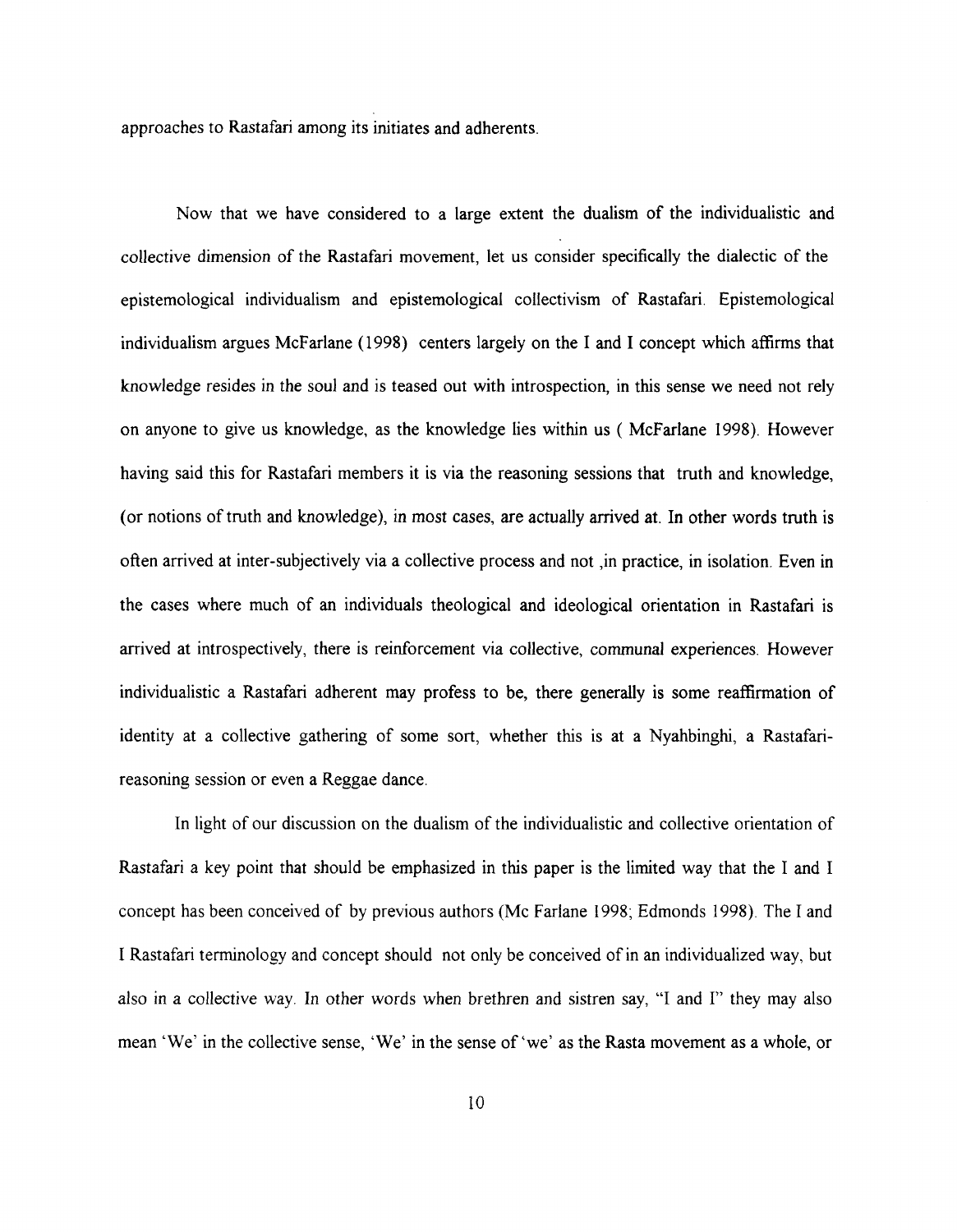as a mansion, or a house, or simply as a small gathering of sistren and brethren.. The I and I terminology is not only limited to the individual person and their divine self but also may reference an entire group. When used in this fashion we see clearly that there is a collective dimension to the I and I concept. This author feels that any future scholarly work on Rastafari would do well to balance any individualized aspects of Rastafari with its collective aspects.

## **Addendum**

Despite the fact that the individualism of the Rastafari movement is to a large extent tempered by its collectivism it must be said that many of the movement's adherents and members have acquired highly individualized approaches to living and existing as Rastafari. Not only are there the numerous possibilities of orientation provided by the various mansions of Rastafari, there is also the option of being a self built unaffiliated Rasta. This opens up numerous more possibilities of orientation. The outcome of this radical freedom that is offered by the Rastafari movement is that there is a strong resistance to centralization within the movement, additionally because the number of theological divergences within Rastafari continues to increase as time goes on, a climate of confusion is beginning to materialize.

Many Rastafari aside from those of the R.C.O. are calling for greater centralization of the movement to reverse the divergent trend that it is presently traversing. For instance, Denroy Morgan (1999), a loyal Twelve Tribe member has made the passionate plea for all the houses and mansions of Rasta to come under one umbrella, so that the movement may have one voice for official matters, say for deliberations with the U.N. or the O.A.U. or even with the governments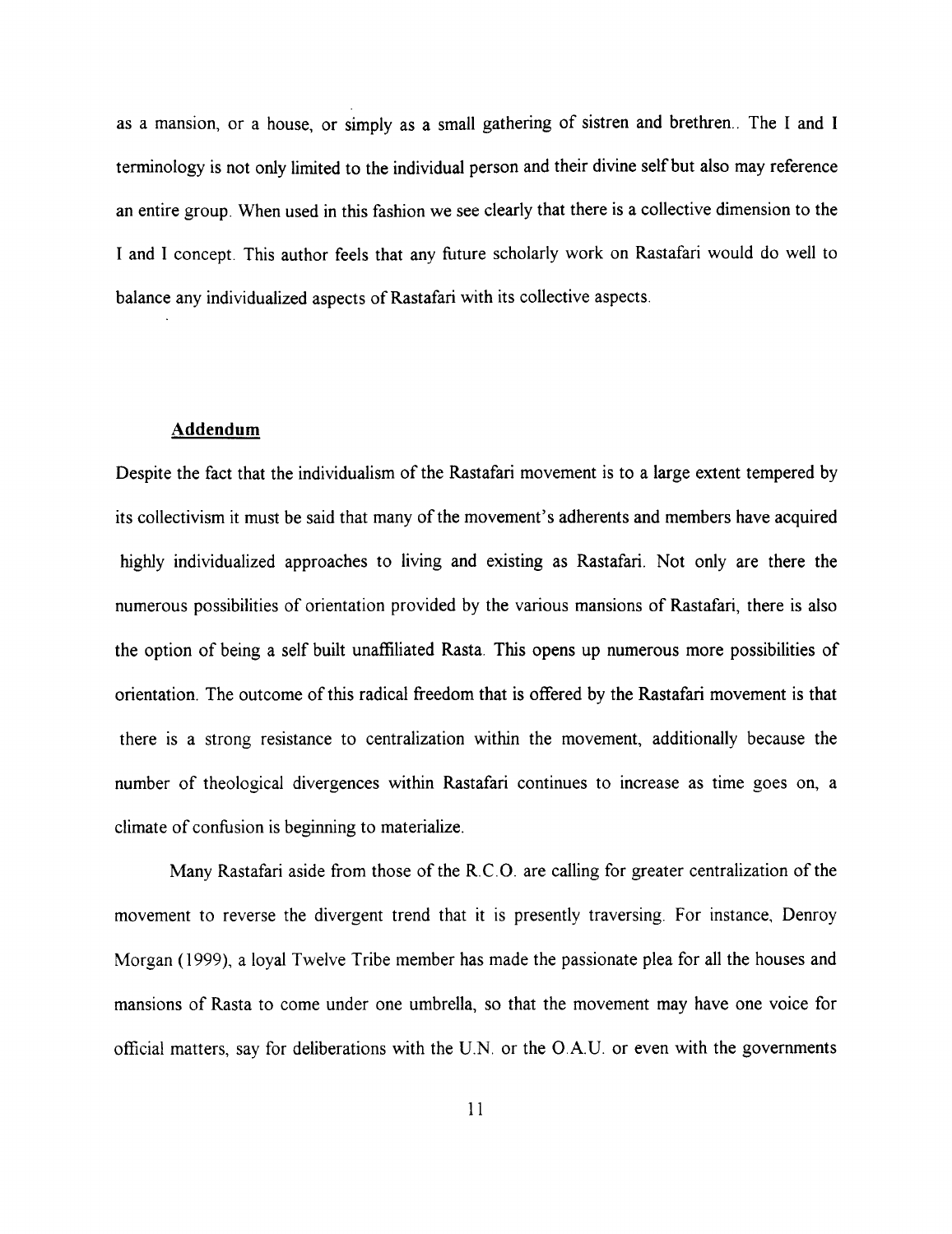of nation-states.

Whilst one theology and one doctrine for the Rastafari movement as a whole is, at this point, unrealistic, there must be some kind of restrictions or limitations to the number of splinter groups which are steadily on the uprise within the movement. In other words there must be a move towards stricter adherence to mansion doctrines and if possible a convergence of doctrine (rather than a divergence) if the movement is to become more directed and more focused. **A** more centralized cohesive ideology is far more likely to stand the test of time and provide concrete results than a conflux of unconnected ideas.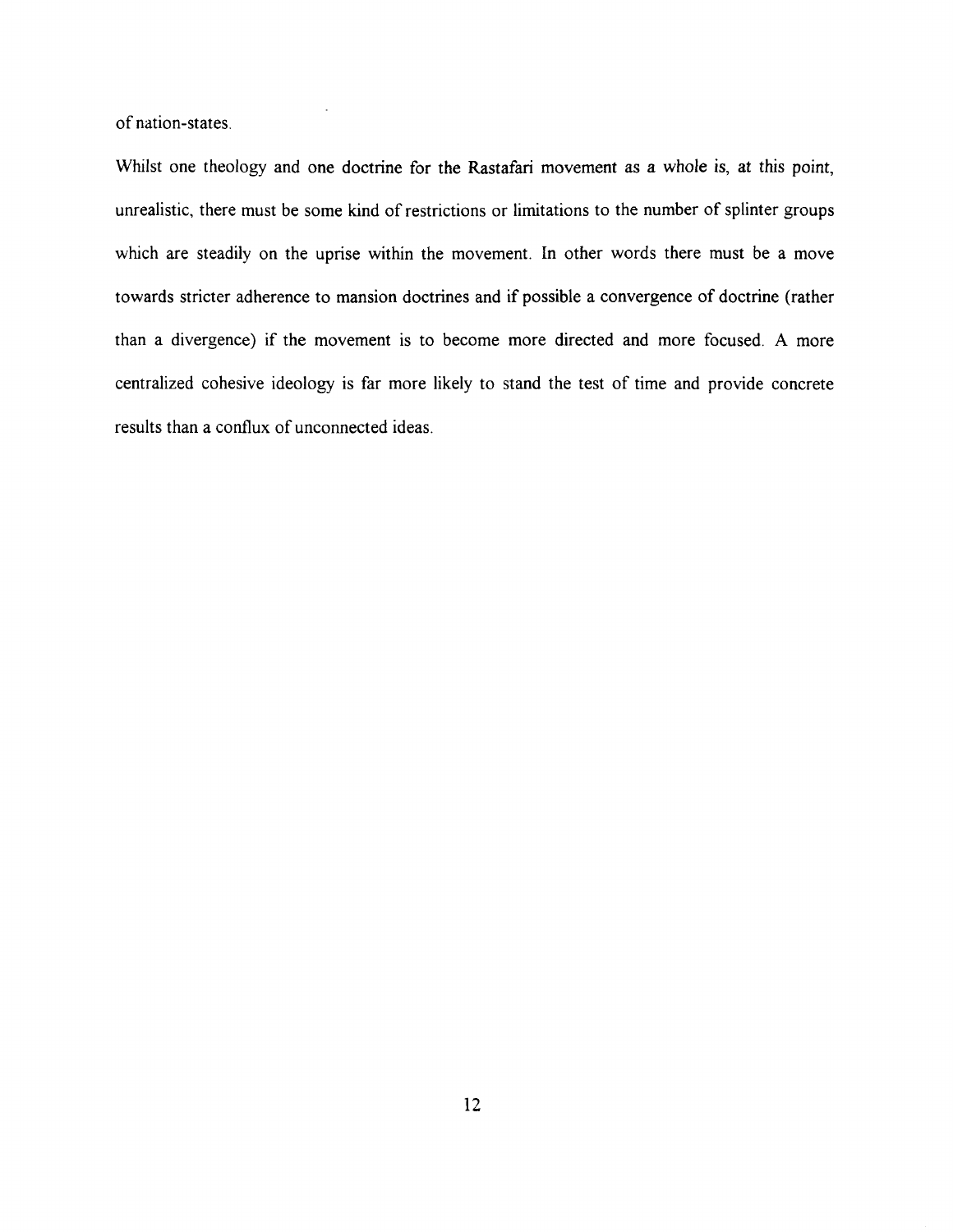Alleyne Mervin. 1988. Roots of Jamaican Culture. London: Pluto Press.

Barnett, M.A. 2000. Rastafarianism and the Nation of Islam as Institutions for Group- Identity Formation Among Blacks in the United States. Dissertation. Miami, FL.: Florida International University. **Ethiography**<br> **Examplementary**<br> **11 Consider Scheme Common Plato Press**<br> **12 Binds and the Nation of Islam as Institutions for Group- Identity<br>
12 Binds and Condust An assursion into Anthropology. Belmont,<br>
1307. The Rass** 

Barrett, Sr., Leonard E. 1997. The Rastafarians. Boston: Beacon Press.

Barrett, Richard. 1991. Culture and Conduct: An excursion into Anthropology. Belmont, California: Wadsworth Publishing Company.

Bilby, Kenneth. 1985. The Holy Herb: Notes on the Background of Cannibis in Jamaica. In Rastafari

(Ed.) Nettleford, Rex. Mona, Kingston: University of the West Indies/United Cooperative Printers.

Campbell, Horace. 1987. <u>F</u> Trenton, NJ: Africa New World Press, Inc.

Chevannes, Barry. 1994. Rastafari: Roots and Ideology. New York: Syracuse University Press.

De Silva, Sydney. 1998. Rastafari Centralization Organization. http://web.syr.edu/~affellem/rco.html

Edmonds, Ennis. 1998. The Structure and Ethos of Rastafari. In Chanting Down Babvlon. Eds. Murrell, Nathaniel S., Spencer, William D. & McFarlane, Adrian D. Philadelphia:

Temple University Press.

Herskovitz, Melville J. 1958. The **Myth** of the Negro Past. Boston:Beacon University Press